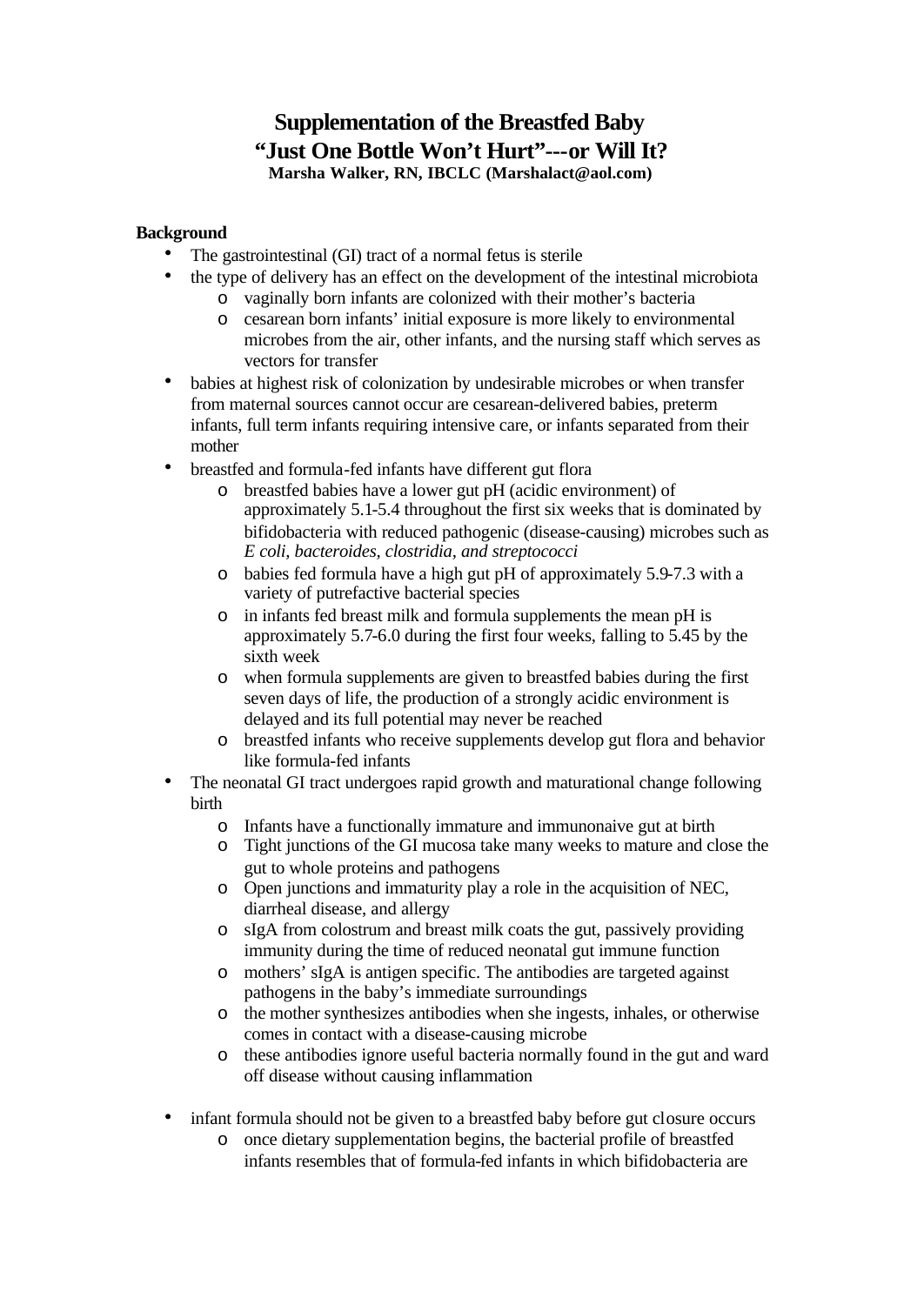no longer dominant and the development of obligate anaerobic bacterial populations occurs (Mackie, Sghir, Gaskins, 1999)

- o relatively small amounts of formula supplementation of breastfed infants (one supplement per 24 hours) will result in shifts from a breastfed to a formula-fed gut flora pattern (Bullen, Tearle, Stewart, 1977)
- o the introduction of solid food to the breastfed infant causes a major perturbation in the gut ecosystem, with a rapid rise in the number of enterobacteria and enterococci, followed by a progressive colonization by bacteroides, clostridia, and anaerobic streptococci (Stark & Lee, 1982)
- o with the introduction of supplementary formula, the gut flora in a breastfed baby becomes almost indistinguishable from normal adult flora within 24 hours (Gerstley, Howell, Nagel, 1932)
- o if breast milk were again given exclusively, it would take 2-4 weeks for the intestinal environment to return again to a state favoring the grampositive flora (Brown & Bosworth, 1922; Gerstley, Howell, Nagel, 1932)
- in susceptible families, breastfed babies can be sensitized to cow's milk protein by the giving of just one bottle, (inadvertent supplementation, unnecessary supplementation, or planned supplements), in the newborn nursery during the first three days of life (Host, Husby, Osterballe, 1988; Host, 1991)
	- o infants at high risk of developing atopic disease has been calculated at 37% if one parent has atopic disease, 62-85% if both parents are affected and dependant on whether the parents have similar or dissimilar clinical disease, and those infants showing elevated levels of IgE in cord blood irrespective of family history (Chandra, 2000)
	- o in breastfed infants at risk, hypoallergenic formulas can be used to supplement breastfeeding; solid foods should not be introduced until 6 months of age, dairy products delayed until 1 year of age, and the mother should consider eliminating peanuts, tree nuts, cow's milk, eggs, and fish from her diet (AAP, 2000)
- in susceptible families, early exposure to cow's milk proteins can increase the risk of the infant or child developing insulin dependent diabetes mellitus (IDDM) (Mayer et al, 1988; Karjalainen, et al, 1992)
	- o the avoidance of cow's milk protein for the first several months of life may reduce the later development of IDDM or delay its onset in susceptible individuals (AAP, 1994)
	- o sensitization and development of immune memory to cow's milk protein is the initial step in the etiology of IDDM (Kostraba, et al, 1993)
		- sensitization can occur with very early exposure to cow's milk before gut cellular tight junction closure
		- sensitization can occur with exposure to cow's milk during an infection-caused gastrointestinal alteration when the mucosal barrier is compromised allowing antigens to cross and initiate immune reactions
		- $\blacksquare$  sensitization can occur if the presence of cow's milk protein in the gut damages the mucosal barrier, inflames the gut, destroys binding components of cellular junctions, or other early insult with cow's milk protein leads to sensitization (Savilahti, et al, 1993)